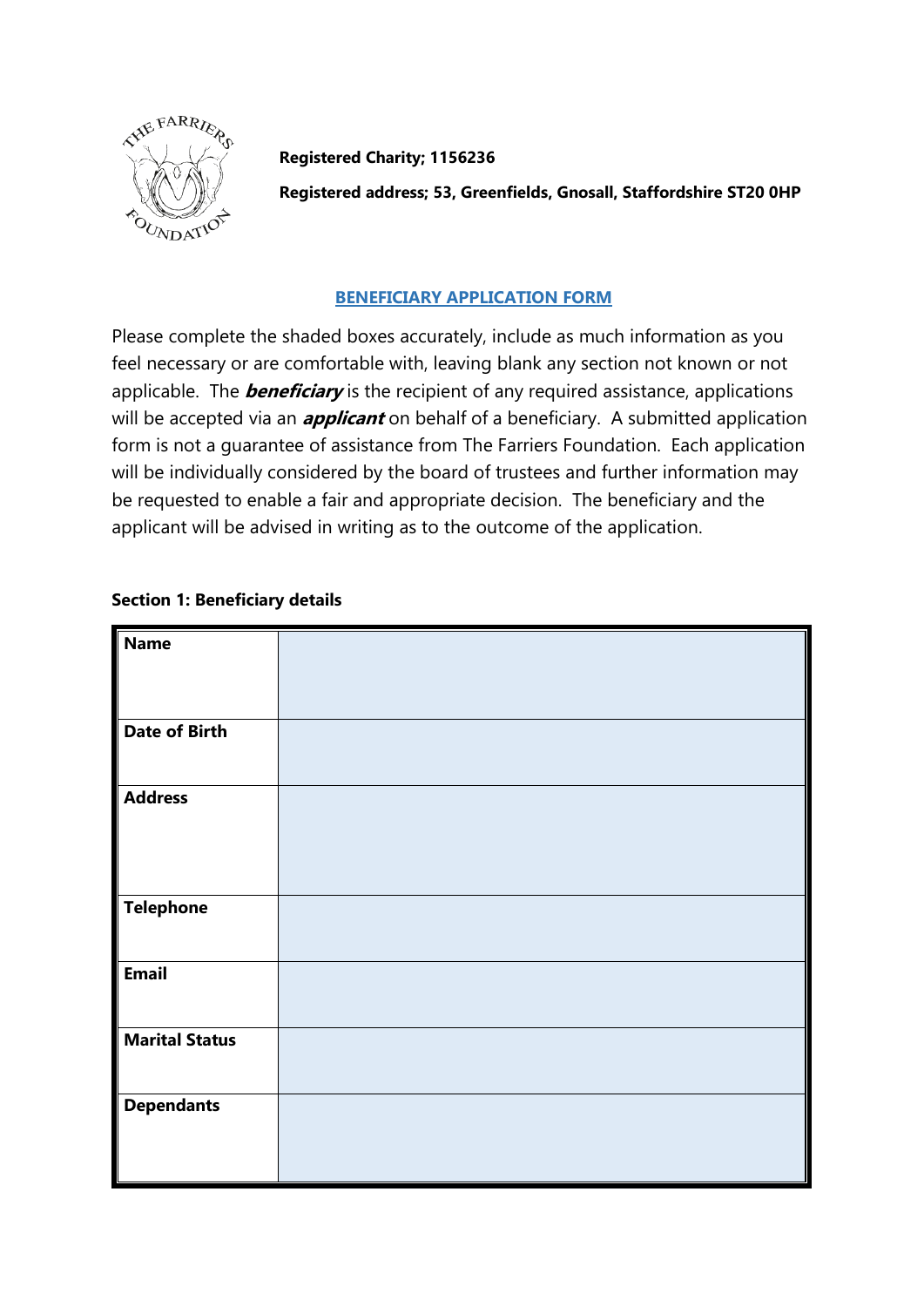| <b>Apprentice?</b>                                 | <b>YES</b>                    |           | <b>NO</b>                                                 |                                          | <b>Name of ATF</b> |  |              |             |
|----------------------------------------------------|-------------------------------|-----------|-----------------------------------------------------------|------------------------------------------|--------------------|--|--------------|-------------|
| <b>Apprenticeship Year</b><br>$(1, 2, 3$ or 4)     |                               |           |                                                           | Date of<br><b>Diploma</b><br><b>Exam</b> |                    |  | <b>MONTH</b> | <b>YEAR</b> |
| <b>Retired?</b>                                    | <b>YES</b>                    |           | <b>NO</b>                                                 | <b>Year of Retirement</b>                |                    |  |              |             |
|                                                    | <b>Farriery Qualification</b> |           |                                                           |                                          |                    |  |              |             |
| <b>FRC</b><br><b>Registration</b><br><b>Number</b> |                               |           |                                                           | <b>Year of First Registration</b>        |                    |  |              |             |
| <b>Employed?</b>                                   | <b>YES</b>                    | <b>NO</b> |                                                           | Name of<br><b>Employer</b>               |                    |  |              |             |
| Self-Employed?                                     | <b>YES</b>                    | <b>NO</b> | <b>Number of Employees</b>                                |                                          |                    |  |              |             |
| <b>ATF Registered?</b>                             | <b>YES</b>                    | <b>NO</b> | <b>Number of Apprentices</b><br><b>Currently Employed</b> |                                          |                    |  |              |             |

## **Section 2: Applicant details (if different to beneficiary)**

| Name<br>$\frac{1}{\sqrt{\frac{1}{4}}$ Address |  |
|-----------------------------------------------|--|
| Telephone<br>Email                            |  |
|                                               |  |
|                                               |  |

| How long has the beneficiary been<br>known to the applicant? |  |
|--------------------------------------------------------------|--|
| How is the beneficiary known to<br>the applicant?            |  |
| Is the beneficiary aware of this<br>application?             |  |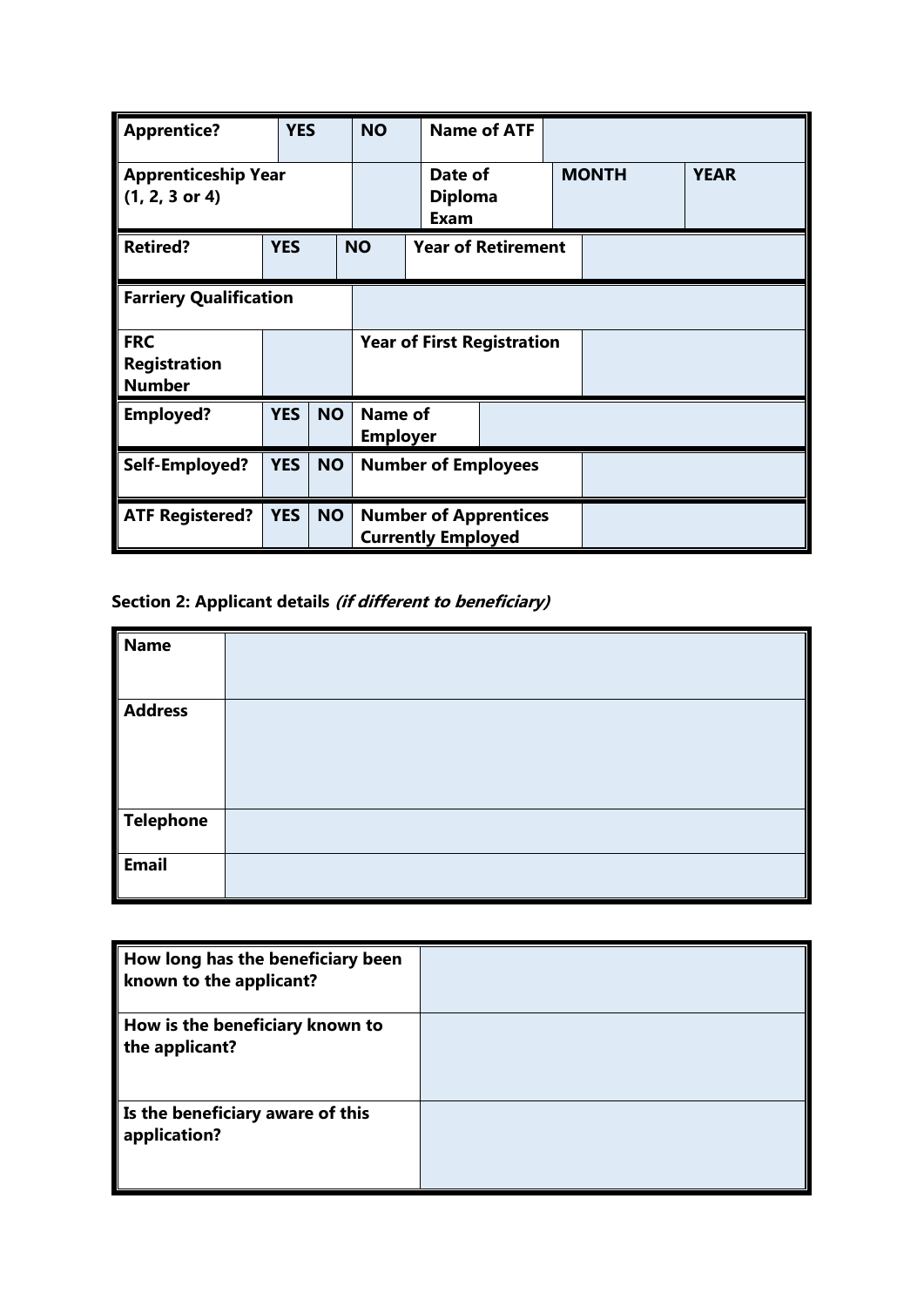**Section 3: Claim details**

| Date of claim; i.e. injury   |            |           |               |                                            |
|------------------------------|------------|-----------|---------------|--------------------------------------------|
| / accident/ diagnosis of     |            |           |               |                                            |
| illness                      |            |           |               |                                            |
| Nature of claim; i.e.        |            |           |               |                                            |
| injury / accident / illness  |            |           |               |                                            |
| Please give as much          |            |           |               |                                            |
| information as possible      |            |           |               |                                            |
| of the circumstances         |            |           |               |                                            |
| involved. Use section 4      |            |           |               |                                            |
| if necessary                 |            |           |               |                                            |
| <b>Doctors note enclosed</b> | <b>YES</b> | <b>NO</b> |               | <b>Enclosing a Doctor's note with your</b> |
|                              |            |           |               | application will significantly reduce the  |
|                              |            |           |               | decision time taken by the trustees        |
| Doctors note to be           | <b>YES</b> | <b>NO</b> | If NO, please |                                            |
| forwarded                    |            |           | explain why   |                                            |
|                              |            |           | not           |                                            |
| <b>Were emergency</b>        |            |           |               |                                            |
| services involved?           |            |           |               |                                            |
| If so, which?                |            |           |               |                                            |
| Please give details of       |            |           |               |                                            |
| any witness's present        |            |           |               |                                            |
| What is the long term        |            |           |               |                                            |
| prognosis for the            |            |           |               |                                            |
| beneficiary?                 |            |           |               |                                            |
| How is the beneficiary       |            |           |               |                                            |
| affected currently?          |            |           |               |                                            |
|                              |            |           |               |                                            |
| Has the beneficiary been     |            |           |               |                                            |
| able to continue to work     |            |           |               |                                            |
| in any capacity?             |            |           |               |                                            |
| How have the                 |            |           |               |                                            |
| dependants of the            |            |           |               |                                            |
| beneficiary been             |            |           |               |                                            |
| affected?                    |            |           |               |                                            |
| <b>What manner of</b>        |            |           |               |                                            |
| assistance would be of       |            |           |               |                                            |
| greatest benefit to the      |            |           |               |                                            |
| beneficiary? For             |            |           |               |                                            |
| example, financial,          |            |           |               |                                            |
| practical support,           |            |           |               |                                            |
| referral                     |            |           |               |                                            |
| How would the                |            |           |               |                                            |
| assistance be used?          |            |           |               |                                            |
| For example: equipment       |            |           |               |                                            |
| purchase, transport          |            |           |               |                                            |
|                              |            |           |               |                                            |
| costs, household bills,      |            |           |               |                                            |
| rent, etc.                   |            |           |               |                                            |